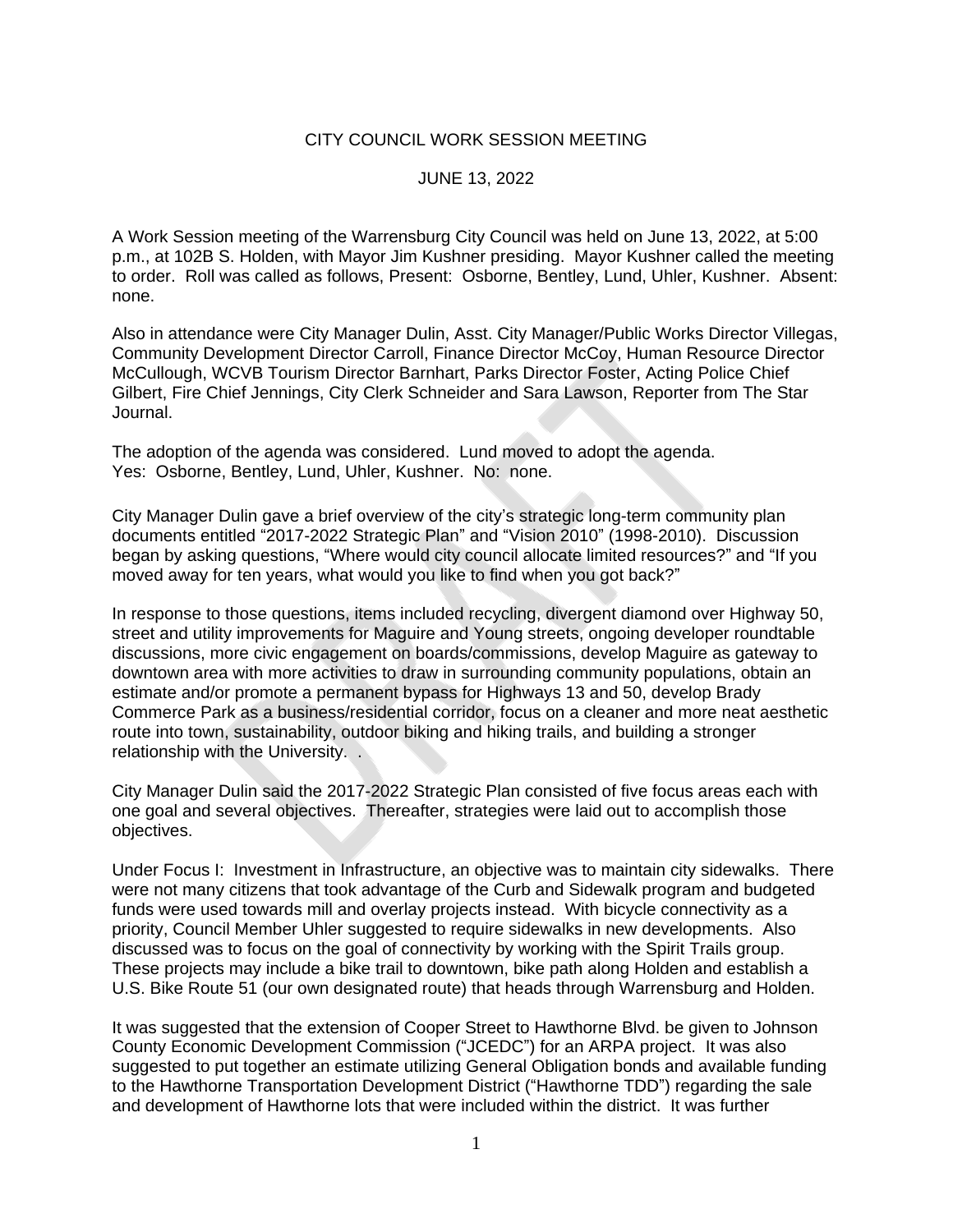suggested to perform a Pavement Condition Index Study to rate roads and conditions and use the data for a pavement management plan reviewed annually and shared with the public.

Additionally, it was necessary to establish a stormwater program and identify a funding source. It was discussed to set aside \$1,000,000.00 ARPA funds for mandated stormwater compliance. Council Member Osborne asked for an explanation on the problem areas for stormwater. City Manager Dulin cited underground pipe deterioration, potholes, ground sinkage, sidewalk cavein, localized flooding (e.g., Maguire, Hale Lake Road, etc.), the highway had no stormwater infrastructure and drained to an undersized outlet and many open storm drains around town. Dulin continued that the city needed to move toward retention, detention and green infrastructure such as bioswales as opposed to gray-pipes and concrete. The current retention requirements were to make the after-development rate of flow equal to the predevelopment rate.

The Maguire Street Bridge would be a collaborative effort with MoDOT and funded by the RAISE grant and general obligation bond proceeds. While the city did not own the business industrial park, the city would continue working with JCEDC to build, recruit and retain industrial sites.

Chief Jennings offered a detail list of initiatives associated with Fire Station 3. These initiatives over the next 5-10 years include increased training, update equipment, recruit/retain firefighters, and increased safety of firefighters. The specific timeline for Fire Station 3 was acquire the land in FY27 and break ground in FY30.

Under Focus II: Community Pride and Interaction includes public relations through the City Clerk and City Manager as points of contact. City Clerk engaged with the community through social media and website. It was recommended that due to extensive record management duties, a communications specialist position would be added using the proposed 1% public safety sales tax. An increased effort to re-energize and engage the City's boards/commissions was recommended.

In furtherance of regional draw, the City would provide continued support of WCVB and Arts Commission events. The City would also review the agreement with Warrensburg Main Street on the City's three sponsored events to strengthen regional draw exposure. There was consensus by city council to add an objective under Focus II: to collaborate with Warrensburg Main Street for an outside shelter project with a cost estimate of \$6 million dollars for a farmer's market and outside events. Council Member Uhler commented that the streetlights downtown were dim and not LED.

Under Focus III: Growth and Development, Acting Police Chief Gilbert provided an overview of the CALEA rating for the Police Department and explained the large amount of time, expense, paperwork and staffing associated with it. The benefit derived from the rating would be the defense of the policies therein set forth. Gilbert deferred any decision to implement for the next police chief. Chief Jennings agreed that fire service accreditation was equally labor intensive to implement and extensive to maintain it. The ISO rating and commercial development industry standard would remain in the strategic plan.

City Manager Dulin said that a recommendation for a retail recruitment firm will be brought to council along with dedicated economic development policies.

Assistant City Manager/Public Works Director Villegas said there was a need to revisit construction practices for right-of way development such as permit fees, street widening and